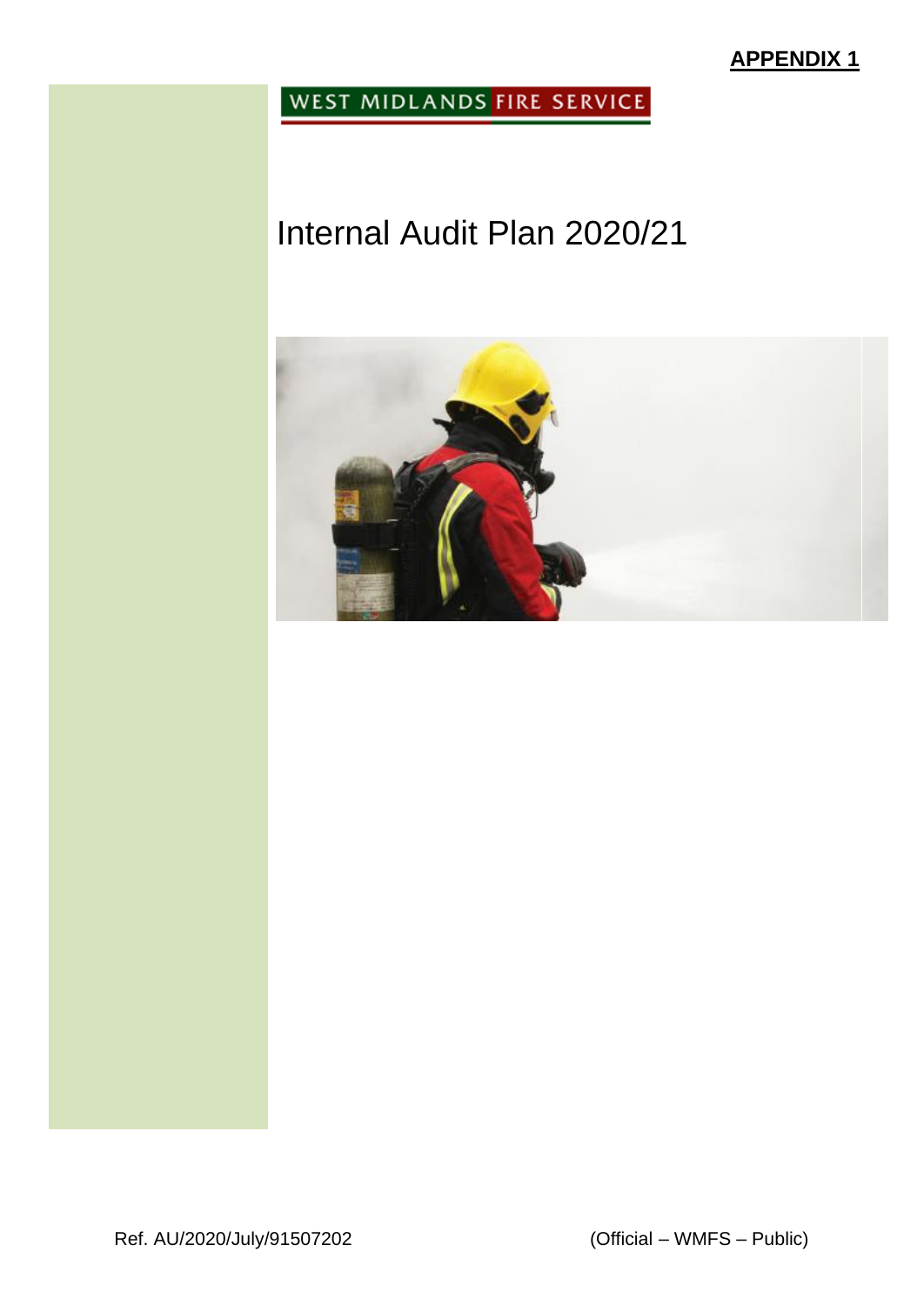|                | <b>Table of Contents</b>                                                | Page           |
|----------------|-------------------------------------------------------------------------|----------------|
|                | A quick guide to the audit planning process                             | 1              |
|                | A glossary of terms                                                     | $\overline{2}$ |
| $\overline{1}$ | Introduction                                                            | 4              |
| $\overline{2}$ | Assessing the effectiveness of risk management and<br>governance        | 4              |
| 3              | Assessing the effectiveness of the system of control                    | 4              |
| $\overline{4}$ | Assessment of assurance need methodology                                | 5              |
| 5              | The assessment of internal audit assurance needs                        | 5              |
| 6              | Developing an internal audit plan                                       | 8              |
| $\overline{7}$ | Considerations required of the Audit Committee and Senior<br>Management | 8              |
| 8              | Information to support the internal audit plan                          | 9              |
| 9              | Annual internal audit plan for 2020/21                                  | 10             |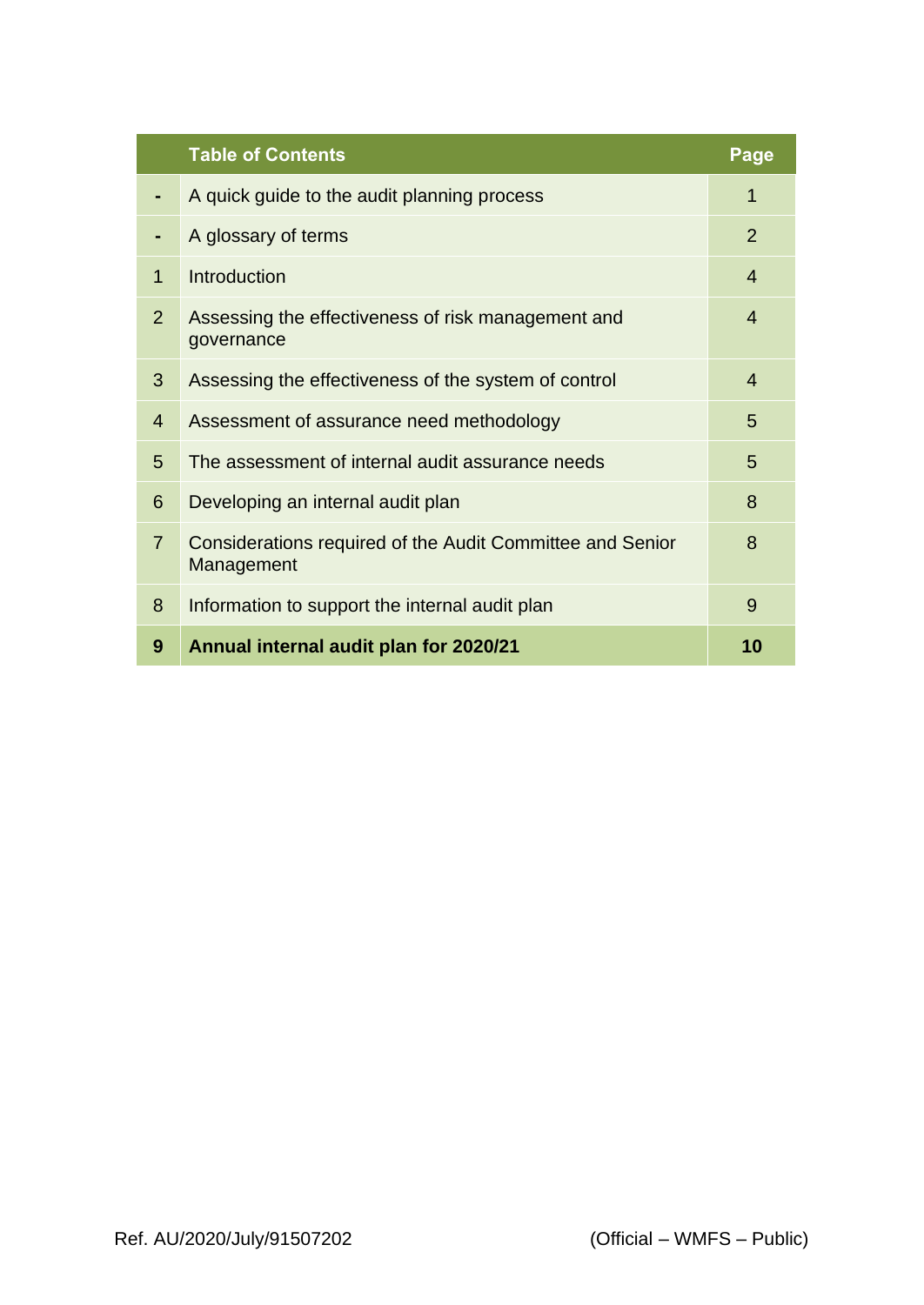### A quick guide to the audit planning process

#### **Step 1 – audit universe/auditable areas and the Authority's objectives**

Identify the audit universe (i.e. a list of areas that may require auditing) using a variety of methods:

- Areas of risk identified by the Authority as having the potential to impact upon its ability to deliver its objectives and its statutory responsibilities, captured through a strategic risk register.
- Mandatory areas, such as the key financial systems work we do to, where appropriate, support the work of the external auditors, grant claim certification etc.
- Areas where we use auditor's knowledge, management requests and past experience etc.

 **▼**

#### **Step 2 – ranking**

Score each auditable area as high, medium or low risk using the CIPFA scoring methodology: materiality/business impact/audit experience/risk/potential for fraud.

 **▼**

#### **Step 3 – the 2020/21 audit plan**

Identify the areas where assurance will be provided in 2020/21. High risk areas will generally be audited annually, while medium risks may be visited once in a three-year cycle. A watching brief will remain on the low risks.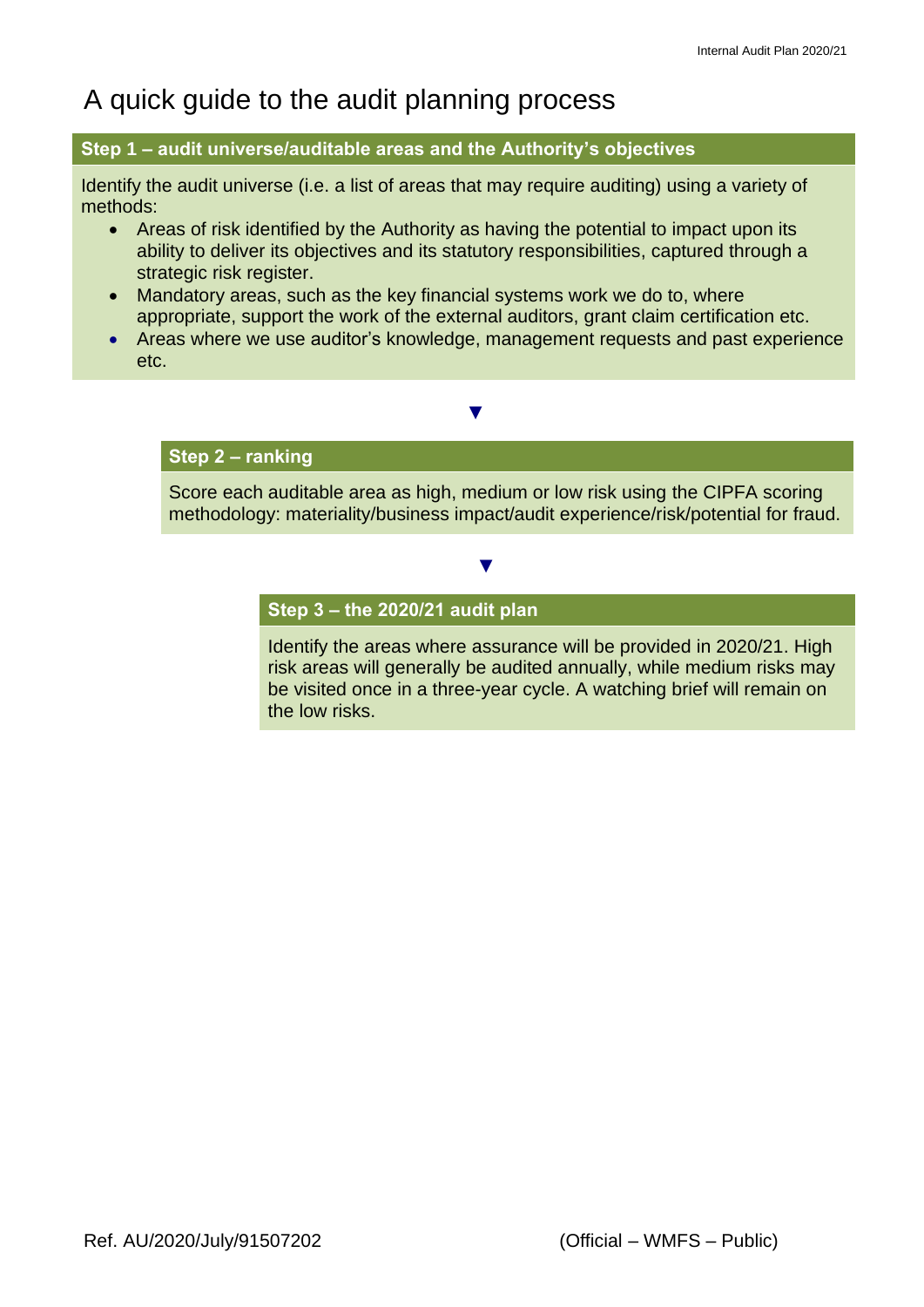## Glossary of terms

### **Governance**

The arrangements in place to ensure that the Authority fulfils its overall purpose, achieves its intended outcomes for citizens and service users and operates in an economical, effective, efficient and ethical manner.

### **Control environment**

This comprises the systems of governance, risk management and internal control. The key elements include:

- establishing and monitoring the achievement of the Authority's objectives
- the facilitation of policy and decision-making ensuring compliance with established policies, procedures, laws and regulations – including how risk management is embedded
- ensuring the economical, effective and efficient use of resources and for securing continuous improvement
- the financial management of the Authority and the reporting of financial management; and
- the performance management of the Authority and the reporting of performance management

### **System of internal control**

The totality of the way an organisation designs, implements, tests and modifies controls in specific systems, to provide assurance at the corporate level that the organisation is operating efficiently and effectively.

### **Risk management**

A logical and systematic method of establishing the context, identifying, analysing, evaluating, treating, monitoring and communicating the risks associated with any activity, function or process in a way that will enable the organisation to minimise losses and maximise opportunities.

### **Risk based audit**

An audit that:

- identifies and records the objectives, risks and controls
- establishes the extent to which the objectives of the system are consistent with higherlevel corporate objectives
- evaluates the controls in principle to decide whether or not they are appropriate and can be reasonably relied upon to achieve their purpose, addressing the organisation's risks
- identifies any instances of over and under control and provides management with a clear articulation of residual risks where existing controls are inadequate
- determines an appropriate strategy to test the effectiveness of controls i.e. through compliance and/or substantive testing; and
- arrives at conclusions and produces a report, leading to management actions as necessary and providing an opinion on the effectiveness of the control environment

### **Audit Committee**

The governance group charged with independent assurance of the adequacy of the internal control environment and the integrity of financial reporting.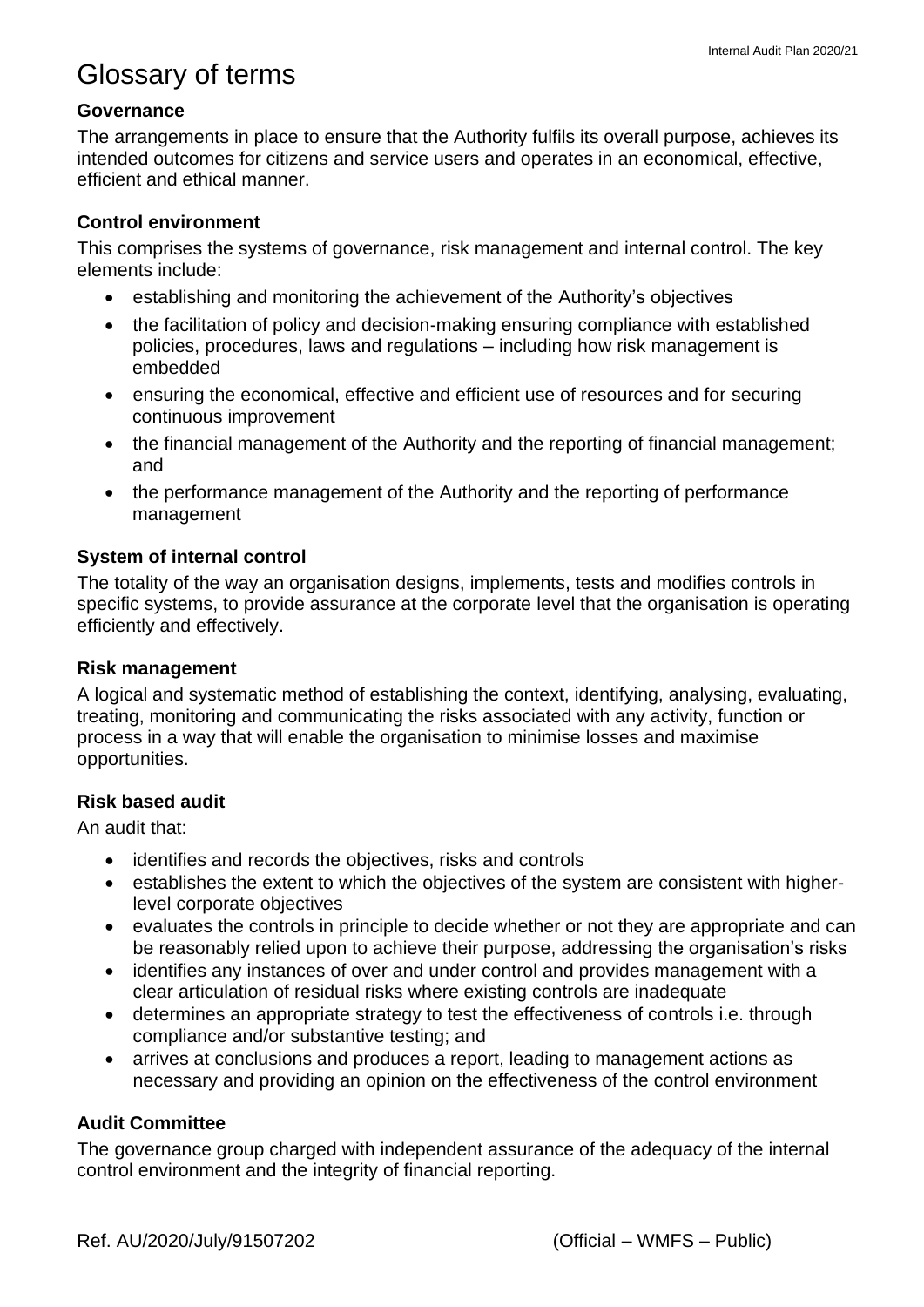#### **Internal audit**

#### **Definition of internal auditing**

Internal auditing is an independent, objective assurance and consulting activity designed to add value and improve an organisation's operations. It helps an organisation accomplish its objectives by bringing a systematic, disciplined approach to evaluate and improve the effectiveness of risk management, control and governance processes.

#### **Assurance**

A confident assertion, based on sufficient, relevant and reliable evidence, that something is satisfactory, with the aim of giving comfort to the recipient. The basis of the assurance will be set out and it may be qualified if full comfort cannot be given. The Head of Audit may be unable to give an assurance if arrangements are unsatisfactory. Assurance can come from a variety of sources and internal audit can be seen as the 'third line of defence' with the first line being the Authority's policies, processes and controls and the second being managers' own checks of this first line.

#### **The Three Lines of Defence**



#### **Internal Audit standards**



The Internal Audit team comply with the standards as laid out in the Public Sector Internal Audit Standards that came into effect on 1 April 2013.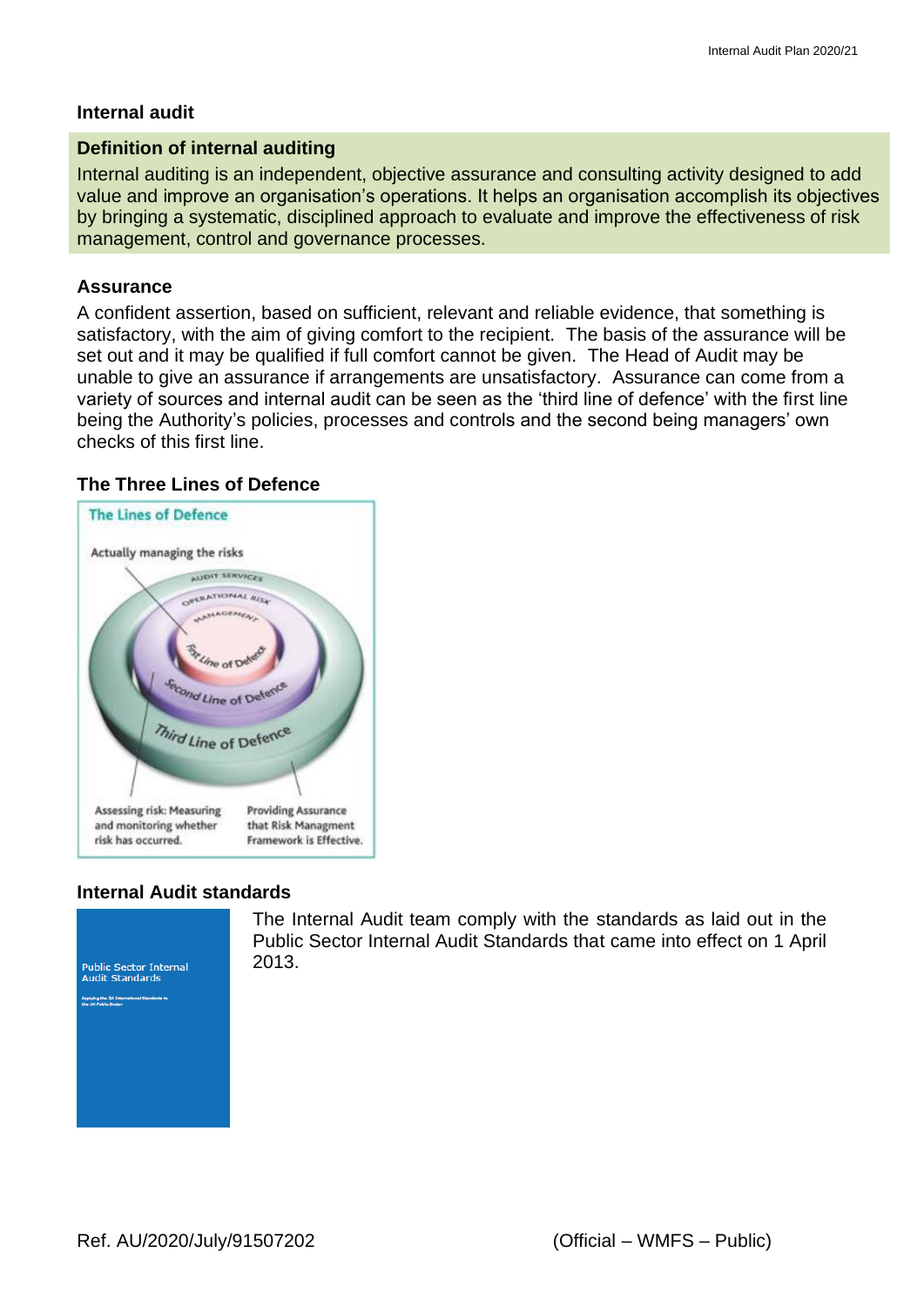### 1 Introduction

The purpose of internal audit is to provide the Authority with an independent and objective opinion on risk management, control and governance and their effectiveness in achieving the Authority's agreed objectives. To provide this opinion, we are required to review annually the risk management and governance processes within the Authority. We also need to review on a cyclical basis, the operation of internal control systems within the Authority. Internal audit is not a substitute for effective internal control. The proper role of internal audit is to contribute to internal control by examining, evaluating and reporting to management on its adequacy and effectiveness.

There is a statutory requirement for internal audit to work in accordance with the 'proper audit practices'. These 'proper audit practices' are in effect the 'Public Sector Internal Audit Standards'. The Authority has an internal audit charter which was approved by the Audit Committee and defines the activity, purpose, authority and responsibility of internal audit, and establishes its position within the Authority. This document sits alongside the charter and helps determine how the internal audit service will be developed.

The purpose of this document is to provide the Authority with an internal audit plan based upon an assessment of the Authority's audit needs. The assessment of assurance need exercise is undertaken to identify the systems of control and determine the frequency of audit coverage. The assessment will be used to direct internal audit resources to those aspects of the Authority which are assessed as generating the greatest risk to the achievement of its objectives.

### 2 Assessing the effectiveness of risk management and governance

The effectiveness of risk management and governance will be reviewed annually, to gather evidence to support our opinion to the Authority. This opinion is reflected in the general level of assurance given in our annual report and within separate reports covering risk management and governance. This review will cover the elements of the risk analysis which we regard as essential for annual review to provide a positive, reasonable assurance to the Authority.

### 3 Assessing the effectiveness of the system of control

To be adequate and effective, management should:

- establish and monitor the achievement of the Authority's objectives and facilitate policy and decision making
- identify, assess and manage the risks to achieving the Authority's objectives
- ensure the economical, effective and efficient use of resources
- ensure compliance with established policies, procedures, laws and regulations
- safeguard the Authority's assets and interests from losses of all kinds, including those arising from fraud, irregularity or corruption; and
- ensure the integrity and reliability of information, accounts and data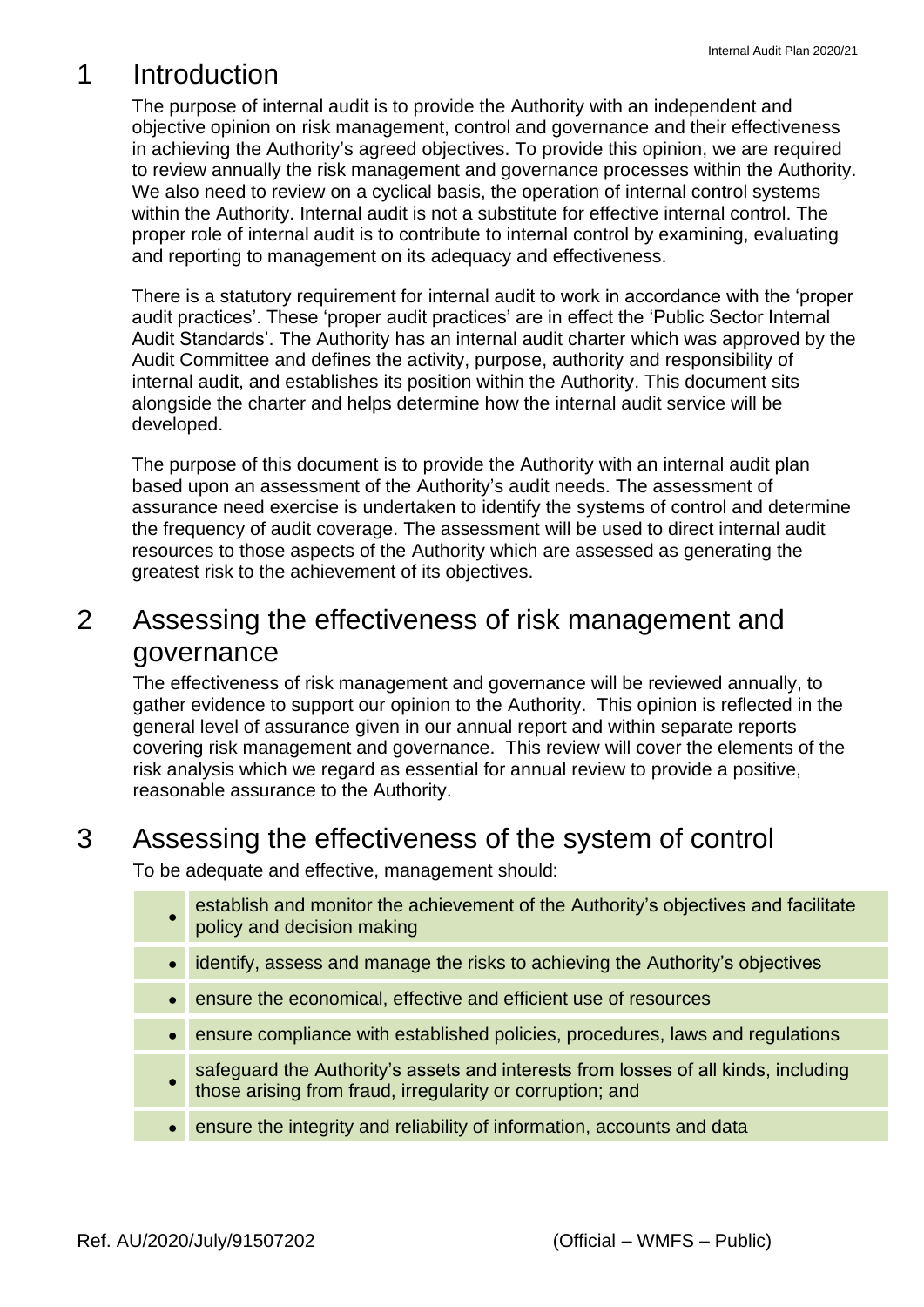These objectives are achieved by the implementation of effective management processes and through the operation of a sound system of internal control. The annual reviews of risk management and governance will cover the control environment and risk assessment elements, at a high level.

The internal audit plan contained within this report is our assessment of the audit work required to measure, evaluate and report on the effectiveness of risk management, governance and internal control.

### 4 Assessment of assurance need methodology

Internal audit should encompass the whole internal control system and not be limited only to financial control systems, the scope of internal audit work should reflect the core objectives of the Authority and the key risks that it faces. As such, each audit cycle starts with a comprehensive analysis of the whole system of internal control that ensures the achievements of the Authority's objectives.

Activities that contribute significantly to the Authority's internal control system and to the risks it faces, may not have an intrinsic financial value necessarily. Therefore, our approach seeks not to try and measure the level of risk in activities, but to assign a relative risk value. The purpose of this approach is to enable the delivery of assurance to the Authority over the reliability of its system of control in an effective and efficient manner.

We have undertaken the assessment using the following process:

- We identified the core objectives of the Authority and, where available, the specific key risks associated with the achievement of those objectives.
- We then identified the auditable areas that impact significantly on the achievement of the control objectives.
- We assigned risk values to the auditable areas, based on the evidence we obtained.

The plan is drawn out of the assessment of audit need. The proposed internal audit plan covering the period 2020/21 is detailed towards the back of this document.

### 5 The assessment of internal audit assurance needs

### **Identifying the Authority's objectives and the associated risks**

The Authority's objectives are as follows:

- Safer and healthier communities.
- Stronger business communities.
- Dealing effectively with emergencies.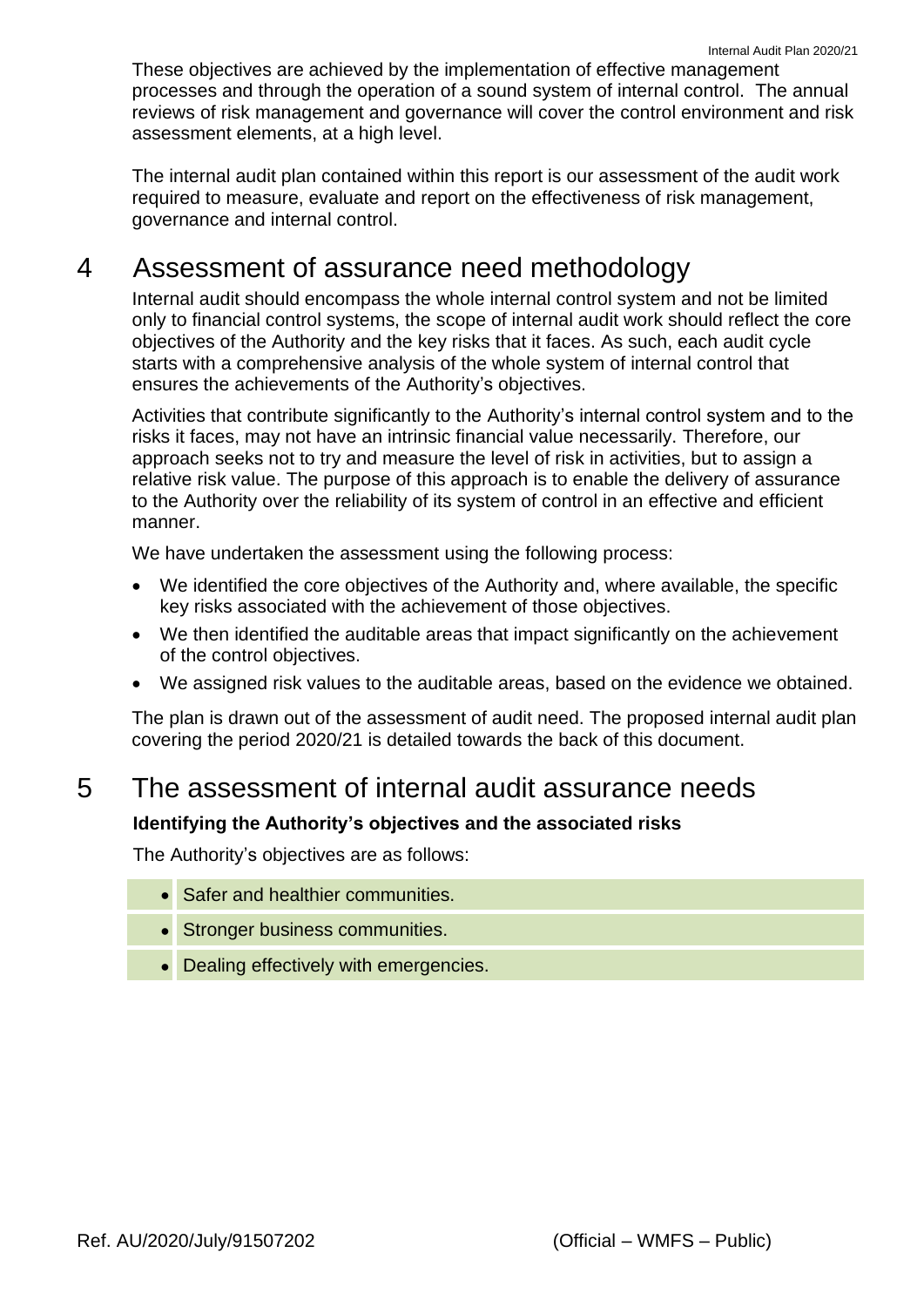The key risks to the Authority in meeting these objectives, as identified through its risk management process, at the time this plan was prepared, were:

| <b>Risk</b><br><b>Ref</b> | <b>Risk</b>                                                                                                                                                                                                                                                                                                                                                                                        |
|---------------------------|----------------------------------------------------------------------------------------------------------------------------------------------------------------------------------------------------------------------------------------------------------------------------------------------------------------------------------------------------------------------------------------------------|
| CR <sub>1</sub><br>1.1    | Public Service Reform enables new duties and/or major changes to the governance,<br>structure, role or activities of the fire and rescue service requiring major re-<br>organisation, resulting in an inability to deliver against organisational strategy and<br>planned community outcomes.                                                                                                      |
| CR <sub>1</sub><br>1.2    | The Fire Authority is unable to positively position itself within public service reform to<br>sustain and create new services resulting in reduced confidence, credibility and/or<br>reputational damage.                                                                                                                                                                                          |
| CR <sub>2</sub><br>2.1    | The Fire Authority is unable to maintain positive staff consultation and engagement,<br>resulting in an inability to deliver strategic objectives, outcomes and continuous<br>improvement.                                                                                                                                                                                                         |
| CR <sub>2</sub><br>2.2    | The Fire Authority is unable to deliver its Service Delivery Model effectively, as a<br>result of insufficient or ineffective employees, throughout the organisation, resulting<br>in reduced confidence and credibility; and increased reputational damage.                                                                                                                                       |
| CR <sub>2</sub><br>2.3    | The Fire Authority is unable to meet statutory duties to provide a safe and healthy<br>workplace and protect the environment, resulting in a significant failure and reduced<br>confidence and credibility; and increased criminal proceedings, litigation and<br>reputational damage.                                                                                                             |
| CR <sub>3</sub><br>3.1    | The Fire Authority is unable to engage with the most vulnerable members of the<br>community and reduce community risk resulting in increased fire and non-fire related<br>incidents, fatalities and injuries.                                                                                                                                                                                      |
| CR <sub>3</sub><br>3.2    | The Fire Authority is unable to establish effective partnership arrangements and<br>deliver community outcomes, resulting in a significant impact upon the organisation's<br>financial standing, reputation and ability to deliver key objectives.                                                                                                                                                 |
| CR4<br>4.1                | The Fire Authority is unable to effectively discharge its duties under the Regulatory<br>Reform (Fire Safety) Order and associated legislation, resulting in a decline in non-<br>domestic fire safety standards; reduced confidence and credibility; and increased<br>litigation and reputational damage.                                                                                         |
| CR <sub>5</sub><br>5.1    | The Fire Authority is unable to ensure that operational incidents are dealt with safely,<br>assertively and effectively using appropriate levels of resources and personnel,<br>resulting in increased firefighter and community risk; reduced confidence and<br>credibility; and increased reputational damage.                                                                                   |
| CR <sub>5</sub><br>5.2    | The Fire Authority is unable to maintain its command and control function, resulting<br>in an inability to receive, process and respond to emergency calls effectively, so<br>increasing community risk; reducing confidence and credibility; and increasing<br>reputational damage.                                                                                                               |
| CR <sub>6</sub><br>6.1    | The Fire Authority is unable to provide business continuity arrangements, to<br>maintain delivery of core functions, as a result of extensive disruption to normal<br>working arrangements, including national and international deployments, significant<br>and major events, resulting in increased community risk; reduced confidence;<br>increased reputational damage; and external scrutiny. |
| CR7<br>7.1                | The Fire Authority is unable to provide and maintain an effective ICT provision to<br>support the delivery of core functions, resulting in significant disruption to the                                                                                                                                                                                                                           |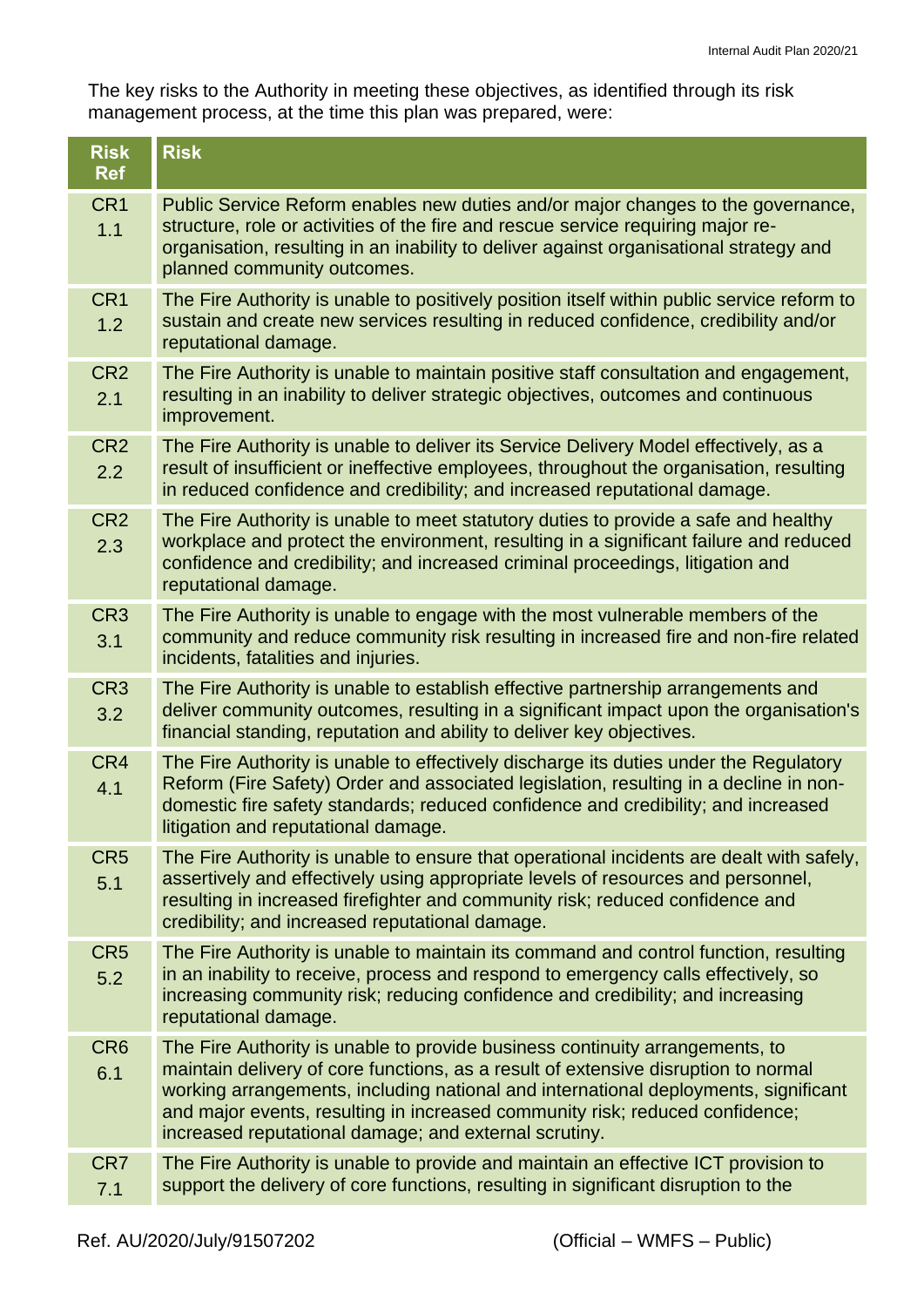|                        | organisation's functionality, reduced confidence, credibility, reputational damage and<br>external scrutiny.                                                                                                                                                                                            |
|------------------------|---------------------------------------------------------------------------------------------------------------------------------------------------------------------------------------------------------------------------------------------------------------------------------------------------------|
| CR7<br>7.2             | The Fire Authority is unable to provide effective management and security of<br>organisational information and documentation including the receipt, storage, sharing<br>and transfer of information and data, resulting in reputational damage, litigation,<br>substantial fines and external scrutiny. |
| CR <sub>8</sub><br>8.1 | The Fire Authority is unable to deliver its statutory responsibilities, predominantly<br>through the Service Delivery Model, due to insufficient funds, resulting in external<br>scrutiny and intervention; reduced confidence and credibility; and increased<br>reputational damage.                   |
| CR <sub>8</sub><br>8.2 | The Fire Authority is unable to deliver effective financial management arrangements,<br>due to misuse of funds, resulting in external scrutiny, intervention and litigation.                                                                                                                            |

These risks are then used to drive a substantial part of the internal audit plan.

#### **Identifying the "audit universe"**

The audit universe describes all the systems, functions, operations and activities undertaken by the Authority. Given that the key risk to the Authority is that it fails to achieve its objectives, we have identified the audit universe by determining which systems and operations impact upon the achievement of these objectives in section 3 above. These auditable areas include the control processes put in place to address the key risks.

#### **Assessing the risk of auditable areas**

Risk management is the process of identifying risks, evaluating their probability and potential consequences and determining the most effective methods of controlling or responding to them. The aim of risk management is to contribute to continued service improvement through improved risk-taking activities, reducing the frequency of loss events occurring, and minimising the consequences if they do occur.

There are a number of key factors for assessing the degree of risk within the auditable area. These have been used in our calculation for each auditable area and are based on the following factors:

|           | $\bullet$ Risk                |
|-----------|-------------------------------|
| $\bullet$ | <b>Business impact</b>        |
|           | • Materiality                 |
|           | • Audit experience            |
|           | Potential for fraud and error |

# **Deriving the level of risk from the risk values**

In this model, the overall scores are translated into an assessment of risk. The risk ratings used are high, medium or low to establish the frequency of coverage of internal audit.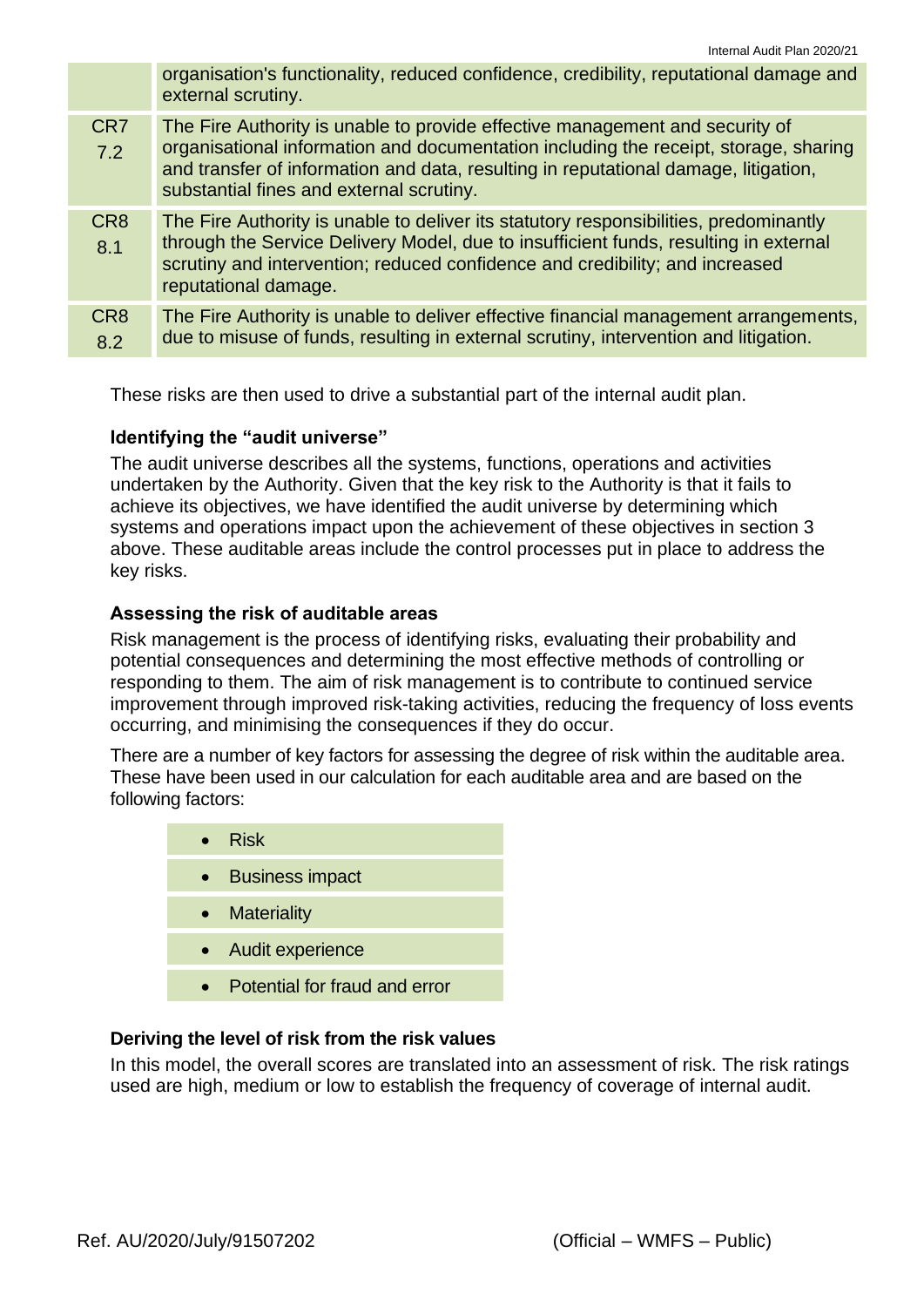## 6 Developing an internal audit plan

The internal audit plan is based on management's risk priorities, as set out in the Authority's own risk analysis/assessment. The plan has been designed to, wherever possible, cover the key risks identified by this risk analysis.

The level of risk, and other possible sources of assurance, will always determine the frequency by which auditable areas will be subject to audit. This ensures that key risk areas are looked at on a frequent basis. The aim of this approach is to ensure the maximum level of assurance can be provided with the minimum level of audit coverage.

During the period covered by this plan, the priority and frequency of audit work will be subject to amendment to recognise changes in the risk profile of the Authority.

Auditor's judgement has been applied in assessing the number of days required for each audit identified in the strategic cycle.

The assessment of assurance need's purpose is to:

- determine priorities and establish the most cost-effective means of achieving audit objectives; and
- assist in the direction and control of all audit work

This approach builds upon and supersedes previous internal audit plans.

Included within the plan, in addition to audit days for field assignments are:

- a contingency allocation, which will be utilised when the need arises, for example, special projects, investigations, advice and assistance, unplanned and ad-hoc work as and when requested. This element has been calculated on the basis of past experience
- a follow-up allocation, which will be utilised to assess the degree of implementation achieved in relation to recommendations agreed by management during the prior year; and
- an audit management allocation, which is used for management, quality control, client and external audit liaison and for preparation for, and attendance at various meetings including the Audit Committee etc.

### 7 Considerations required of the Audit and Risk Committee and Senior Management

Are the objectives and key risks identified consistent with those recognised by the Authority?

Does the audit universe identified include all those systems which would be expected to be subject to internal audit?

Are the risk scores applied to the audit universe reasonable and reflect the service as it is recognised by the Authority?

Does the Internal Audit Plan cover the key risks as they are recognised?

Is the allocation of audit resource accepted, and agreed as appropriate, given the level of risk identified?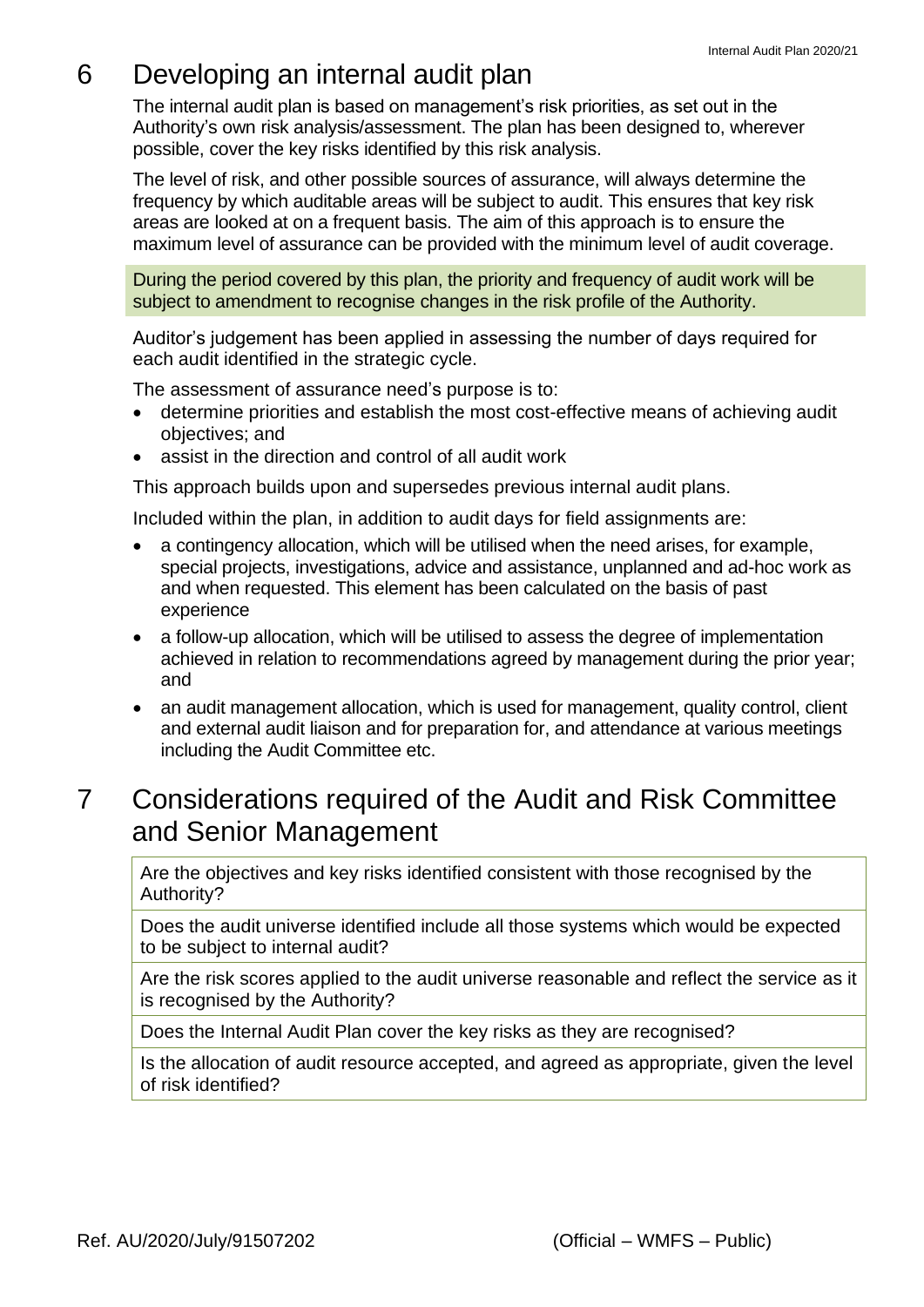### 8 Information to support the Internal Audit Plan

### **Resources required**

It is envisaged that 185 audit days will be required for delivery of the first year of the strategy.

### **Communication of results**

The outcome of internal audit reviews is communicated by way of a written report on each assignment undertaken. However, should a serious matter come to light, this will be reported to the appropriate level of management without delay.

### **Staffing**

Where appropriate, audit staff are either professionally qualified, or sponsored to undertake relevant professional qualifications. All staff are subject to an appraisal programme, which leads to an identification of training needs. In this way, we ensure that staff are suitably skilled to deliver the internal audit service. This includes the delivery of specialist skills which are provided by staff within the service with the relevant knowledge, skills and experience.

#### **Quality assurance**

The internal audit service will adhere to the Public Sector Internal Audit Standards.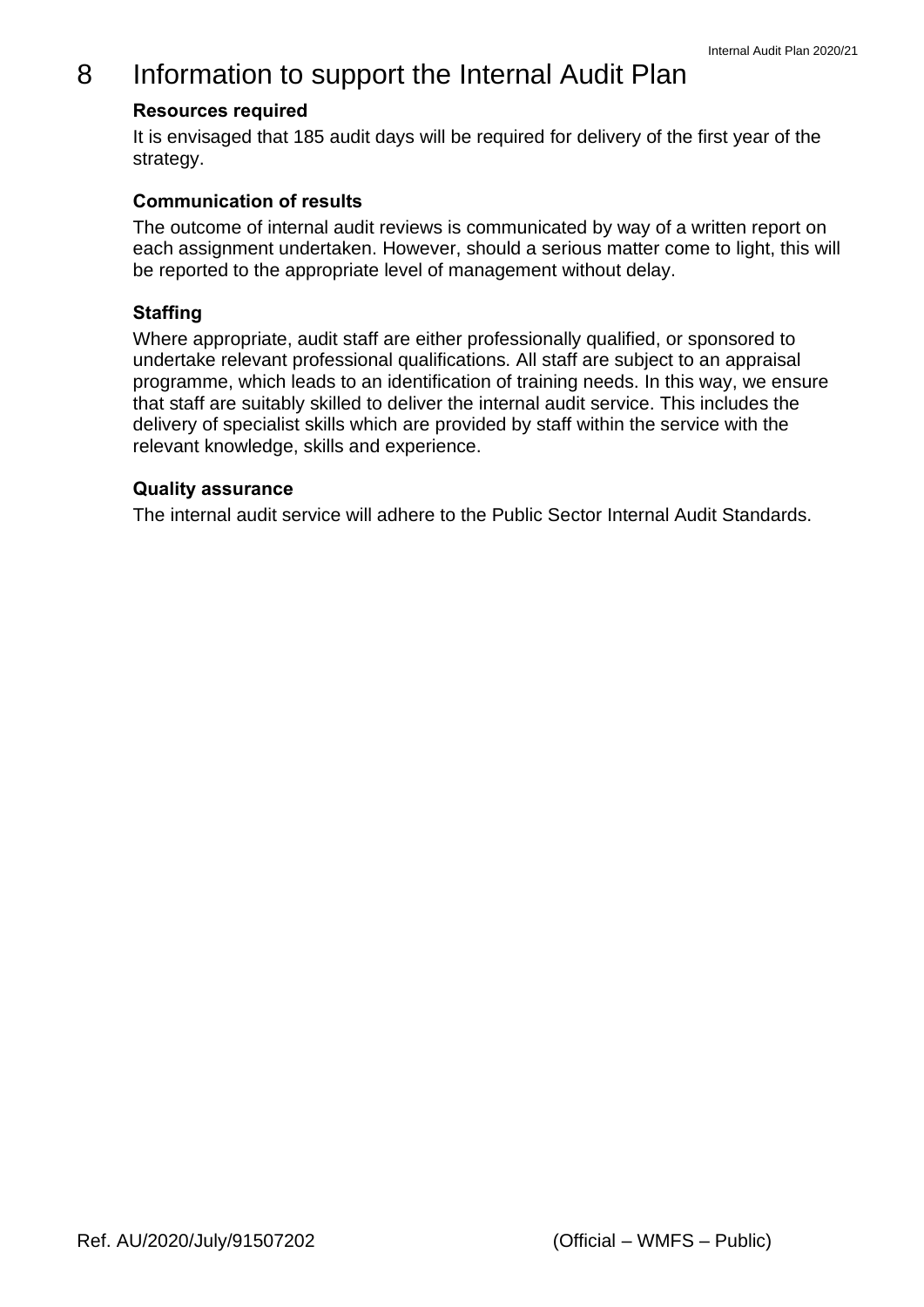### Appendix A

## 9 Internal Audit Plan for the period 1 April 2020 to 31 March 2021

| <b>Auditable Area</b>                                                                                                                                                                                                          | <b>Purpose</b>                                                                                                                                                                                                                                                    | <b>Risk</b><br><b>Category</b> | <b>Estimated</b><br><b>Days</b> |
|--------------------------------------------------------------------------------------------------------------------------------------------------------------------------------------------------------------------------------|-------------------------------------------------------------------------------------------------------------------------------------------------------------------------------------------------------------------------------------------------------------------|--------------------------------|---------------------------------|
| <b>Strategic Enabler Strategic Hub</b>                                                                                                                                                                                         |                                                                                                                                                                                                                                                                   |                                |                                 |
| Risk Management                                                                                                                                                                                                                | A review to ensure the Authority is adequately identifying, assessing and managing the<br>risks it faces in achieving its objectives.                                                                                                                             |                                | 10                              |
|                                                                                                                                                                                                                                | (The Head of Internal Audit is required to give an annual opinion on the adequacy and<br>effectiveness of the Authority's risk management arrangements.)                                                                                                          |                                |                                 |
| An annual review of aspects of the Authority's governance arrangements. This audit will<br>Governance<br>evaluate the design, implementation and effectiveness of its ethics-related objectives,<br>programmes and activities. |                                                                                                                                                                                                                                                                   | High                           | 10                              |
|                                                                                                                                                                                                                                | (The Head of Internal Audit is required to give an annual opinion on the adequacy and<br>effectiveness of the Authority's governance arrangements.)                                                                                                               |                                |                                 |
| <b>Strategic Enabler Response</b>                                                                                                                                                                                              |                                                                                                                                                                                                                                                                   |                                |                                 |
| Fire Stations - Management of Fuel                                                                                                                                                                                             | A review of compliance with established controls over ordering, receipt and dispensing of<br>fuel at a sample of stations.                                                                                                                                        | Medium                         | 10                              |
|                                                                                                                                                                                                                                | (Linked to risk CR5 5.1)                                                                                                                                                                                                                                          |                                |                                 |
| <b>Strategic Enabler People</b>                                                                                                                                                                                                |                                                                                                                                                                                                                                                                   |                                |                                 |
| Absence Management                                                                                                                                                                                                             | A review of compliance with the requirements of the absence management policy.                                                                                                                                                                                    | Medium                         | 10                              |
|                                                                                                                                                                                                                                | (Linked to risk CR2 2.2)                                                                                                                                                                                                                                          |                                |                                 |
| <b>Strategic Enabler Digital</b>                                                                                                                                                                                               |                                                                                                                                                                                                                                                                   |                                |                                 |
| IT                                                                                                                                                                                                                             | A continuous programme of IT auditing and providing ongoing advice and assistance on<br>IT related controls. This will include focussing upon areas such as information security<br>standards, IT policies, data sharing, cyber security and use of the internet. | High                           | 12                              |
|                                                                                                                                                                                                                                | (Linked to risk CR7 7.1)                                                                                                                                                                                                                                          |                                |                                 |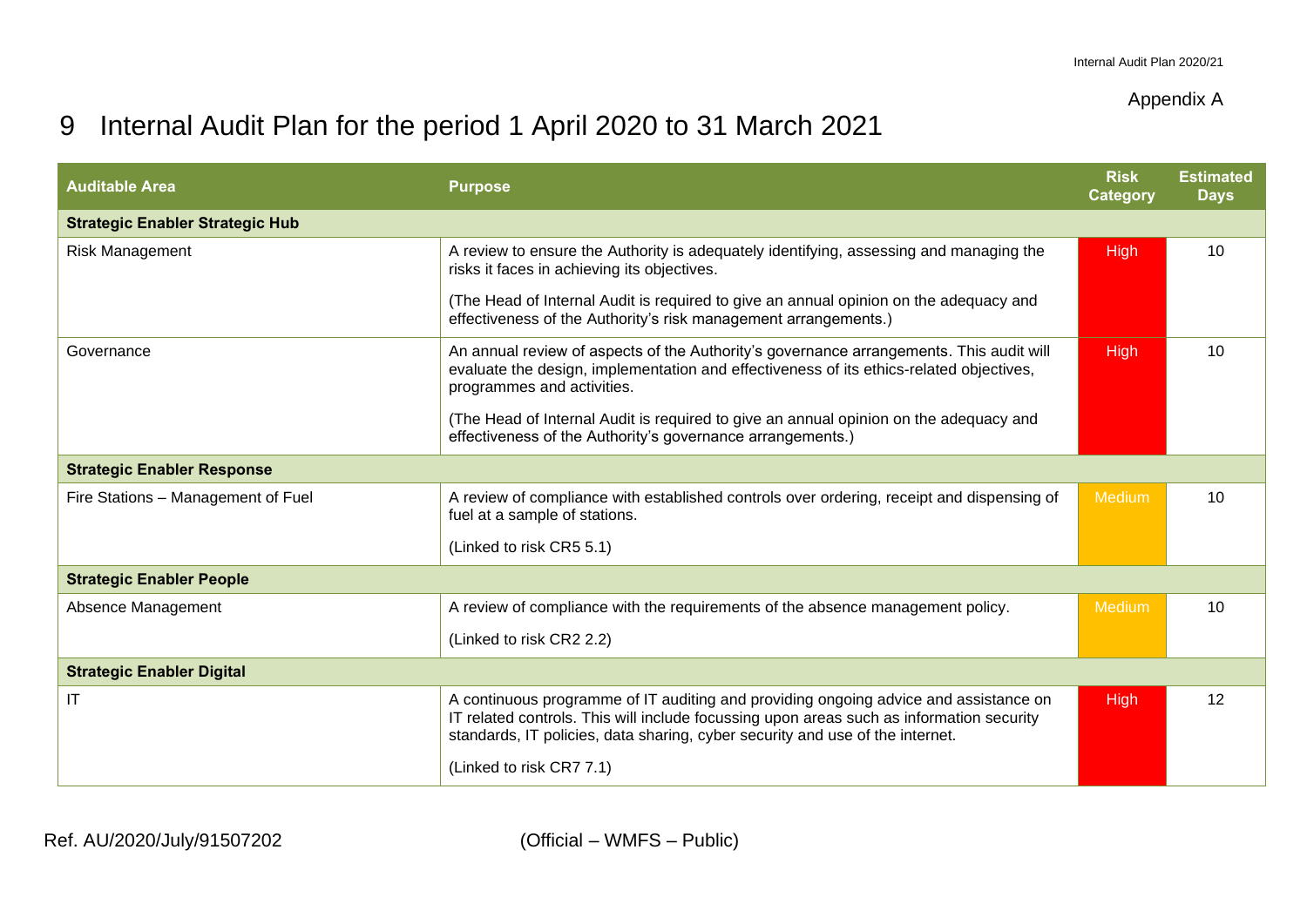#### Internal Audit Plan 2020/21

| <b>Auditable Area</b>                                                                              | <b>Purpose</b>                                                                                                                                                                                                                                                                  | <b>Risk</b><br><b>Category</b> | <b>Estimated</b><br><b>Days</b> |
|----------------------------------------------------------------------------------------------------|---------------------------------------------------------------------------------------------------------------------------------------------------------------------------------------------------------------------------------------------------------------------------------|--------------------------------|---------------------------------|
| Data Protection                                                                                    | A review of the Authority's monitoring of adherence to the requirements of the General<br>Data Protection Regulations.                                                                                                                                                          | <b>High</b>                    | 15                              |
|                                                                                                    | (Linked to risk CR7 7.2)                                                                                                                                                                                                                                                        |                                |                                 |
| <b>Strategic Enabler Finance and Resources</b>                                                     |                                                                                                                                                                                                                                                                                 |                                |                                 |
| are deemed high risk by their very nature.                                                         | Key Financial System Reviews are undertaken in liaison with the Authority's external auditors where appropriate, to help support them in the work they do. All such reviews                                                                                                     |                                |                                 |
| Payroll /Pensions                                                                                  | A review of the key financial controls relating to the administration of the Payroll System.                                                                                                                                                                                    | <b>High</b>                    | 15                              |
|                                                                                                    | (Linked to risk CR8 8.2)                                                                                                                                                                                                                                                        |                                |                                 |
| <b>Pension Certification</b>                                                                       | A review of the entries on the annual pension statement to confirm the accuracy of the<br>employee and employer contributions calculated in respect of contributors to the fund.                                                                                                | <b>High</b>                    | 3                               |
|                                                                                                    | (Linked to risk CR8 8.2)                                                                                                                                                                                                                                                        |                                |                                 |
| <b>Accounts Receivable</b>                                                                         | A review of the key financial controls relating to invoicing and collection of debts.                                                                                                                                                                                           | <b>High</b>                    | 10                              |
|                                                                                                    | (Linked to risk CR8 8.2)                                                                                                                                                                                                                                                        |                                |                                 |
| <b>Accounts Payable</b>                                                                            | A review of the key financial controls relating to the ordering and payment of goods and<br>services.                                                                                                                                                                           | <b>High</b>                    | 10                              |
|                                                                                                    | (Linked to risk CR8 8.2)                                                                                                                                                                                                                                                        |                                |                                 |
| <b>Fixed Asset Accounting/Asset Planning</b>                                                       | A review of the key financial controls relating to the accurate recording of fixed assets,<br>including assessing the impact of potential asset sales and valuation reductions.                                                                                                 | <b>High</b>                    | 10                              |
|                                                                                                    | (Linked to risk CR8 8.2)                                                                                                                                                                                                                                                        |                                |                                 |
| <b>Budgetary Control</b>                                                                           | A review of the key financial controls relating to Budgetary Control.                                                                                                                                                                                                           | <b>High</b>                    | 15                              |
|                                                                                                    | (Linked to risk CR8 8.2)                                                                                                                                                                                                                                                        |                                |                                 |
| <b>Counter Fraud</b>                                                                               | The council's Counter Fraud Unit provide support and advice to tackle fraud and                                                                                                                                                                                                 |                                | 10                              |
| (Demonstrating a pro-active approach to countering<br>fraud and corruption is a key element of the | corruption, including assistance with the Cabinet Office's National Fraud Initiative. Over<br>the course of the next 12 months officers of the Counter Fraud Unit will liaise with key<br>Chief Officers to access the need for sample and deep dive fraud preventative testing |                                |                                 |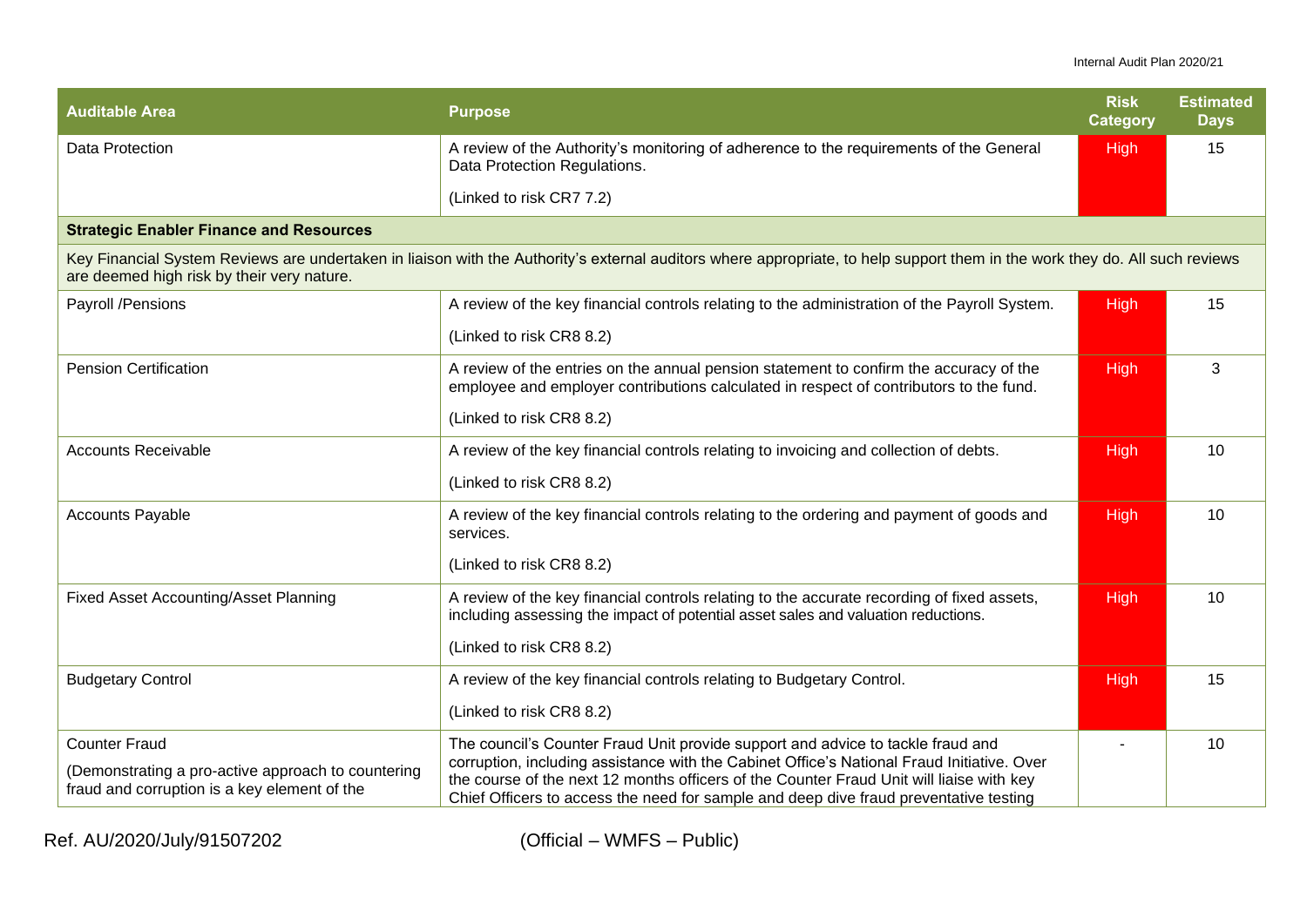#### Internal Audit Plan 2020/21

| <b>Auditable Area</b>                   | <b>Purpose</b>                                                                                                                                                                                                                                                                                                                              | <b>Risk</b><br><b>Category</b> | <b>Estimated</b><br><b>Days</b> |
|-----------------------------------------|---------------------------------------------------------------------------------------------------------------------------------------------------------------------------------------------------------------------------------------------------------------------------------------------------------------------------------------------|--------------------------------|---------------------------------|
| requirements of the external auditors.) | exercises and measure the requirements for fraud awareness training.                                                                                                                                                                                                                                                                        |                                |                                 |
|                                         | In addition, the Counter Fraud Unit is available to conduct investigations when required to<br>do so. Days/costs can be discussed on a case by case basis.                                                                                                                                                                                  |                                |                                 |
|                                         | (Linked to risk CR8 8.2)                                                                                                                                                                                                                                                                                                                    |                                |                                 |
| National Fraud Initiative               | We will lead on the Authority's NFI requirements. We will work with the Cabinet Office to<br>ensure that the Authority continues to meet all its responsibilities.                                                                                                                                                                          |                                | 10                              |
|                                         | (It is a requirement that this exercise is undertaken.)                                                                                                                                                                                                                                                                                     |                                |                                 |
| <b>Other</b>                            |                                                                                                                                                                                                                                                                                                                                             |                                |                                 |
| Contingency                             | Special projects, investigations, advice and assistance and ad-hoc work as requested.                                                                                                                                                                                                                                                       |                                | 10                              |
| Management                              | An allocation of time for the management of the internal audit service. To include meeting<br>any training requirements of the Authority or Members and for preparation for, and<br>attendance at, various meetings including the Audit Committee (to include where<br>appropriate, a Committee skills audit and self-assessment workshop). |                                | 14                              |
| Follow up                               | A follow up of the key audit recommendations made during the previous year.                                                                                                                                                                                                                                                                 |                                | 11                              |
|                                         | (The Head of Internal Audit is required to obtain assurances that previously agreed<br>actions have been implemented.)                                                                                                                                                                                                                      |                                |                                 |
| <b>Total</b>                            |                                                                                                                                                                                                                                                                                                                                             |                                | 185                             |